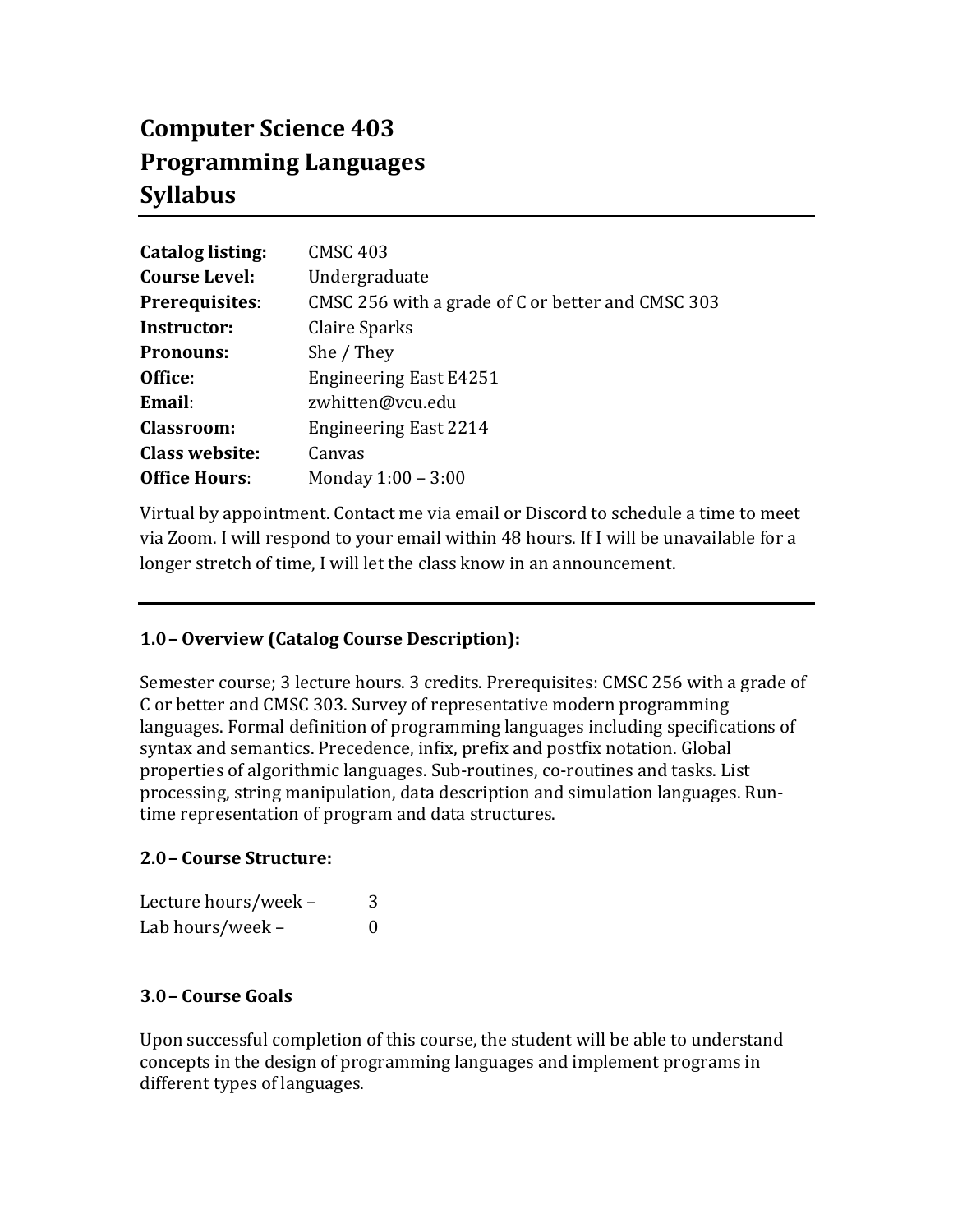# **4.0– ABET Criteria Addressed:**

- 2. Design, implement, and evaluate a computing-based solution to meet a given set of computing requirements in the context of the program's discipline.
- 6. Apply computer science theory and software development fundamentals to produce computing-based solutions.

Other Criteria Addressed:

- Substantial coverage of algorithms and complexity, computer science theory, concepts of programming languages, and software development.
- Substantial coverage of at least one general-purpose programming language.
- The study of computing-based systems at varying levels of abstraction.

# **5.0– Major Topics Covered:**

- Language design criteria
- Syntax, semantics, and parsing
- Symbol table and the environment
- $\bullet$  Example of functional programming approach
- $\bullet$  Example of object-oriented programming approach

# **6.0– Textbook: N/A**

# **7.0– Class Schedule:**

• Lecture: Monday/Wednesday/Friday 12:00 - 12:50pm

# **8.0– Technology Support**

# **Engineering & VCU Resources:**

• **Personal Computer Requirement**: For our current system requirements and recommendations, see:

https://egr.vcu.edu/admissions/accepted/computer-recommendations/

- **Remote Access to Public Lab computers**: To provide remote access, we use the Citrix App2Go environment to provide full and exclusive control over "the next available" computer in the lab. See this link for more details: https://wiki.vcu.edu/x/Oa0tBg
- **VCU** provides a lot of software available for students to download to **their personal computers.** For a list of software and the specifics for each, see: https://ts.vcu.edu/software-center/. In particular, Microsoft Office is available free to students.
- **VCU** is transitioning to Canvas. See the Canvas Student Guide at this link: https://community.canvaslms.com/t5/Student-Guide/tkb-p/student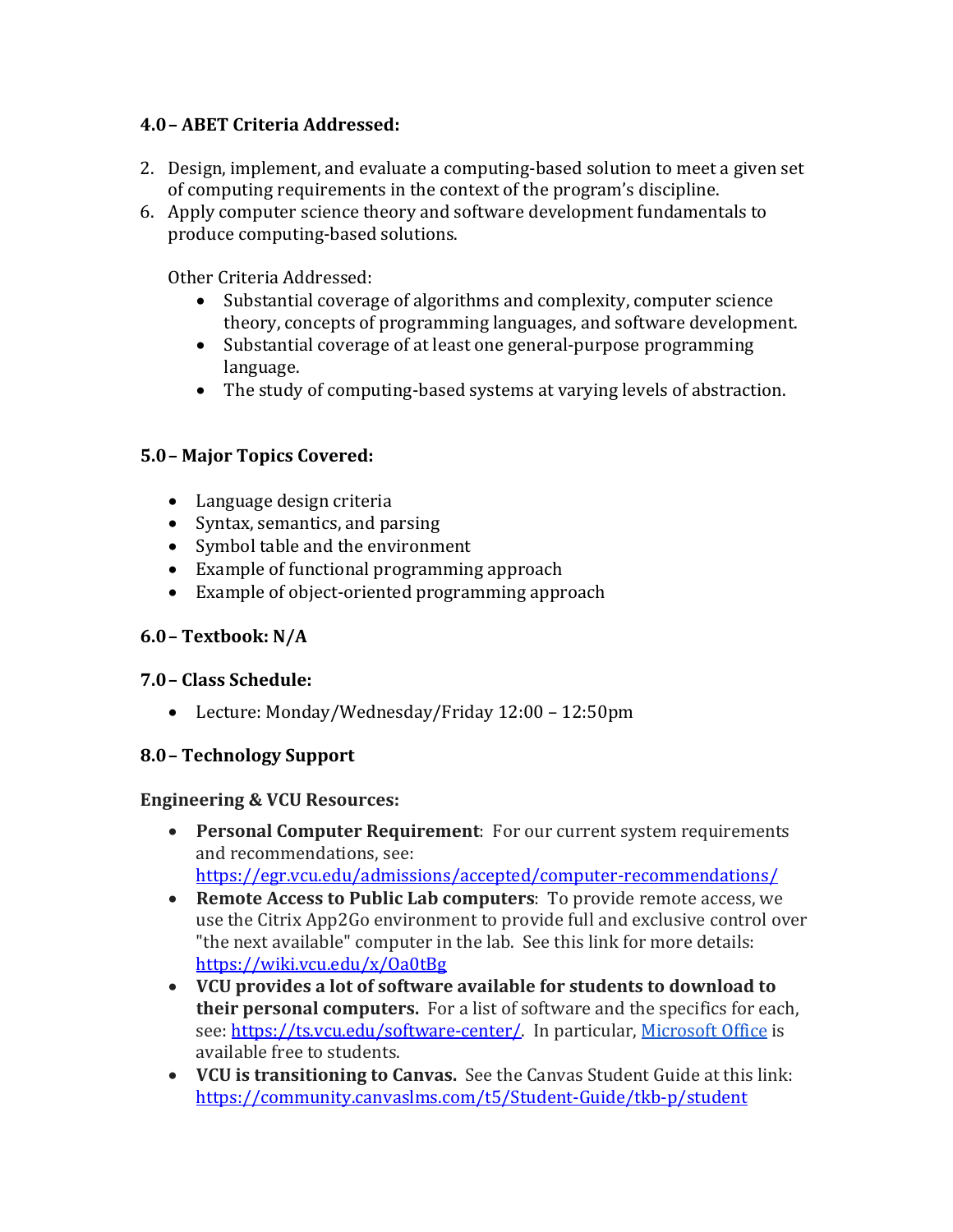- **For IT help in the College of Engineering**, see our Wikipedia for "student" help at: https://wiki.vcu.edu/display/EGRITHELP
- VCU's Technology Services (TS) provides support for "central IT" **services**. If you have a technical issue with any of the following services, please submit a ticket with VCU Technology Services at https://itsupport.vcu.edu/ or call (804) 828-2227. VCU TS maintains and supports these services and will be able to provide assistance to you.
	- o VCU Cisco VPN
	- o 2Factor or Dual Authentication (DUO)
	- o Blackboard/Canvas
	- $\circ$  Gmail or other Google Apps
	- o Zoom videoconferencing
	- o VCU App2Go (Application server)
	- o Resetting VCU password
- For IT issues related to College of Engineering teaching and research, **email egrfixit@vcu.edu**
- For loaner Chromebooks for emergency purposes: See this link for more details: https://vcutsmpc.getconnect2.com/

# **General Instructions:**

- 1. Clear your browser's cache.
- 2. Shutdown and restart your computer.
- 3. If your problems persist, contact the IT support center  $itsc@vcu.edu$  or 804-828-2227.

# **9.0– Technology Usage**

- We will be using Canvas as our classroom environment. In addition to Canvas, we will also be using the following technologies:
	- o Zoom for office hours
	- $\circ$  YouTube.com for watching and participating in lecture
	- $\circ$  Discord for virtual help sessions and group chat.
	- $\circ$  Gradescope for grading project files
	- o Respondus Lockdown Browser & Monitor (webcam needed for exams)

# **10.0 – Evaluation:**

# **General Instructions:**

1. All assignments must be uploaded to Canvas on or before the due date specified. Only files submitted to Canvas on or before the due date will be considered for grading. Requests to re-grade assignments must be made with two weeks from the date the assignment grade is posted in Canvas, requests after this time will be denied.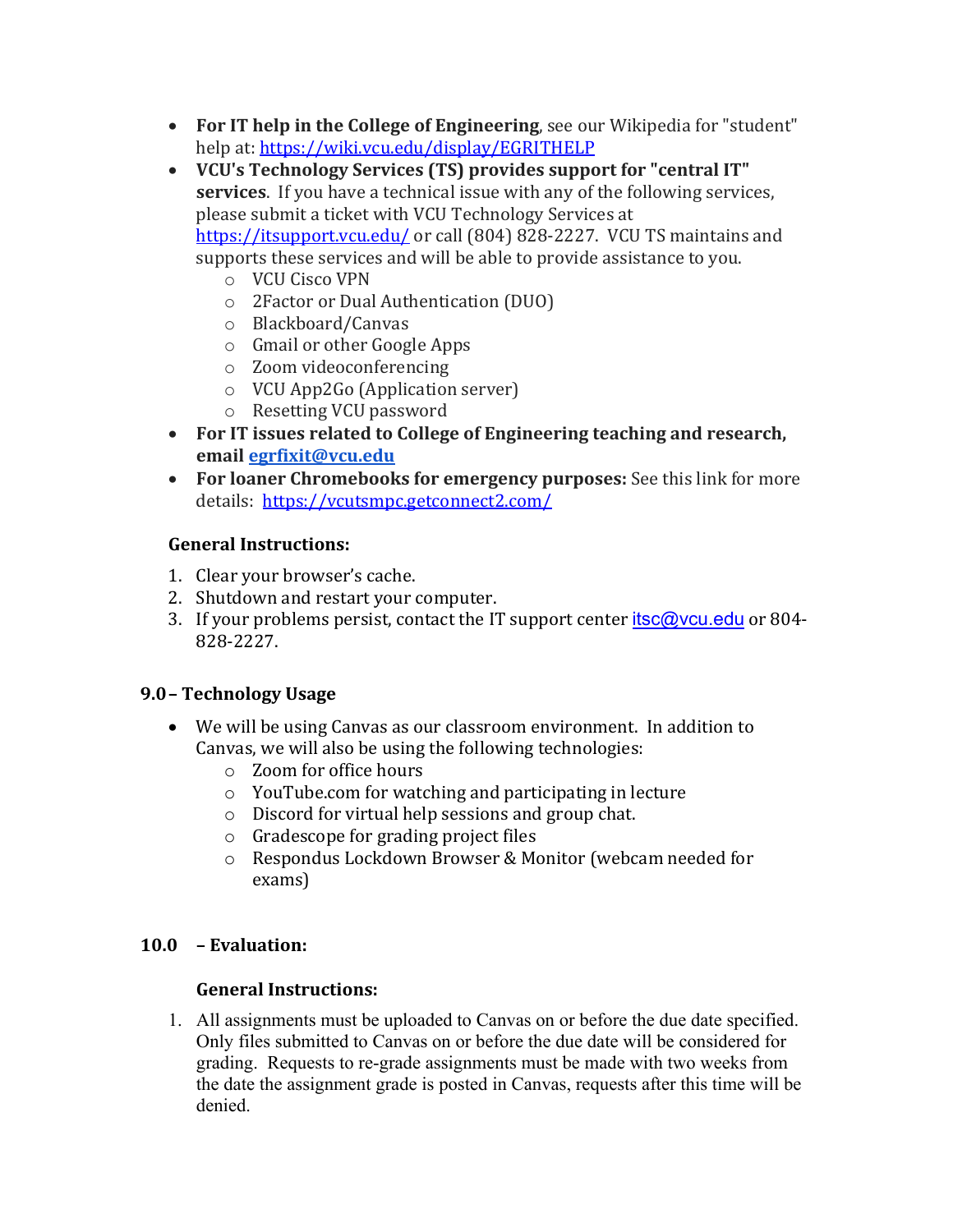- 2. Late assignments will be accepted but will be subject to a late penalty.
- 3. No makeup exams will be given unless special permission has been given prior to the date of the test. Request to adjust scores or re-grade tests must be made at the end of the class meeting in which the test is returned, requests after this time will be denied.
- 4. **All assignments are to be individual efforts**. This does not preclude the discussion of techniques to be used or ideas for algorithms. In addition, it is permissible to help each other find syntax errors or minor logic errors. However, the actual correction of such errors is up to the author of the program.
- 5. Do your own work. **Plagiarism applies to all assignments and source code as with any other intellectual property. Plagiarized material is a form of cheating and will be treated as such.**

## **Grading:**

| Category             | % weight |
|----------------------|----------|
| Homework assignments | 50       |
| Exam 1               | 10       |
| Exam 2               | 10       |
| Exam 3               | 10       |
| Final exam           |          |

## **Grading scheme:**

A:  $>= 90\%$ B:  $> = 80\%$  and  $< 90\%$  $C: \ \geq 70\%$  and  $\lt 80\%$ D:  $> = 60\%$  and  $< 70\%$  $F: < 60\%$ 

# **11.0 – Extra Credit:**

There will be one class wide opportunity for extra credit this semester:

1. Course Evaluations:

If over 80% of the class completes the course evaluations provided by VCU, 10 points of extra credit will be rewarded to all. The dates for these evaluations are to be determined.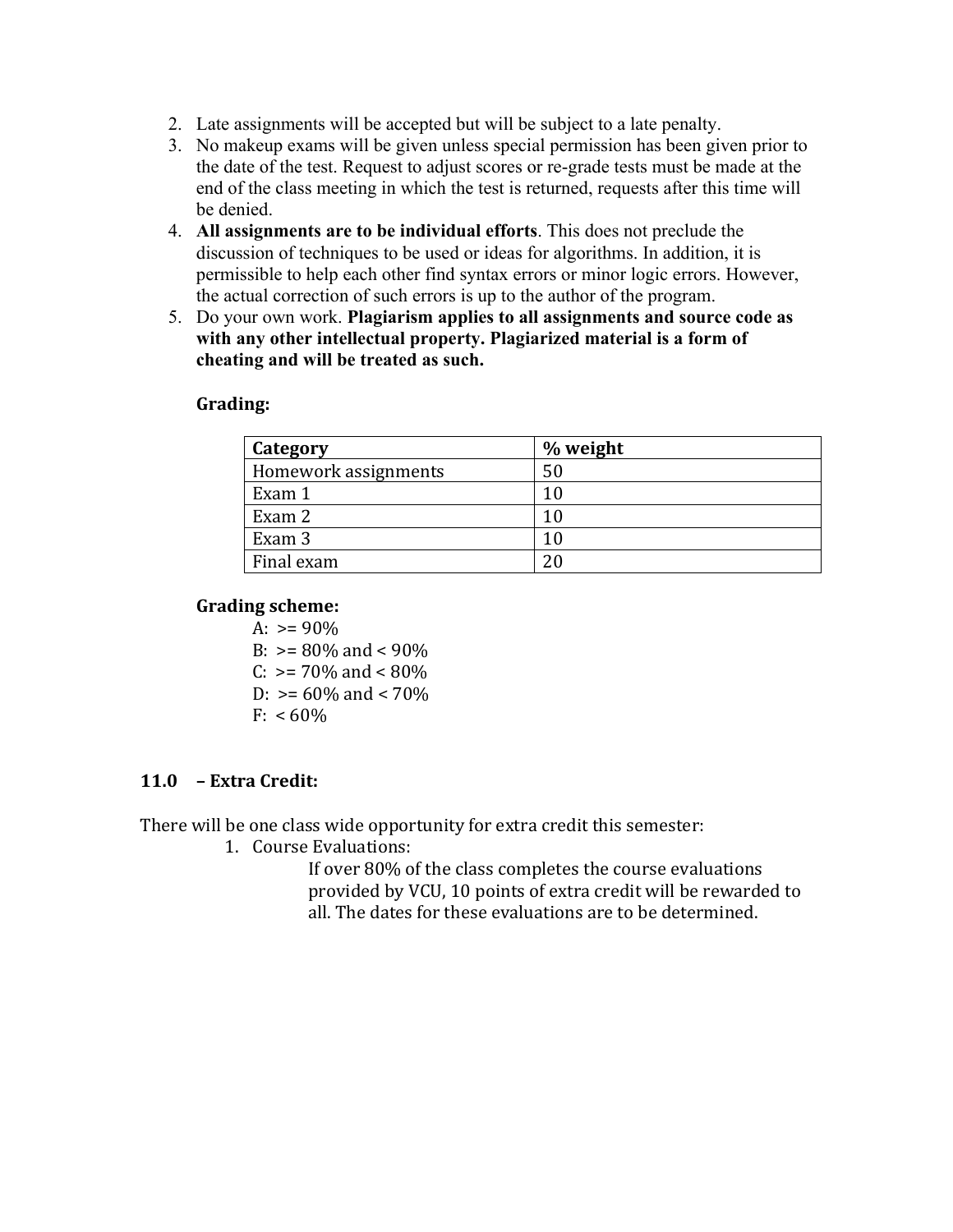#### **Student responsibilities**

## **(source: One VCU: Responsible Together available at: https://together.vcu.edu/students/)**

When we return, things will look and feel different as we take necessary steps to protect the well-being of our community. Here is what is expected of you:

- Monitor your health daily. Testing will occur according to protocols.
- Wear a face covering or mask in common areas, including class.
- Apply physical distance guidelines to all settings.
- Clean and disinfect personal and shared spaces before and after use. Cleaning supplies will be available in numerous locations.
- Report symptoms associated with COVID-19 to VCU Student Health Services. A call center hotline will be available later in the summer.
- Not sharing is caring during this unique pandemic. Please do not share calculators, tools, lab supplies, etc.

Following rules regarding face coverings or masks, cleaning and disinfecting, and physical distancing is required. Students will receive reminders for daily health monitoring. Staff in the Dean of Students office will be notified after incidents of noncompliance. Refusal to comply with rules can include progressive disciplinary action up to and including suspension, based on the VCU Student Code of Conduct.

## **Requesting accommodations**

## **(from One VCU: Responsible Together)**

The university recognizes that some students who previously did not need Section 504 Academic Accommodations, and who have a qualifying condition or disability, may need support or assistance during the return to campus process. A modified approach for the temporary and more permanent need for accommodation has been developed and implemented to provide students with full access to programs and activities related to their academic majors. Because every case is different, student requests are evaluated on a case-by-case basis. Please share your need for an accommodation with the Student Accessibility and Education Office, or for MCV Campus students, the Division for Academic Success, after you have worked directly with your faculty member.

#### **Health and well-being**

#### **(from One VCU: Responsible Together)**

Navigating the anticipated stressors of daily life can often be challenging enough. When unexpected stressors emerge or when we are faced with uncertainty, it can be tough to know how to cope. Try out some of these tips and resources for health and wellness to see if **they** are a right fit for you.

Symptoms or Diagnosis: If an on-campus student identifies symptoms, has tested positive for COVID-19 or has come into contact with someone diagnosed with COVID-19, that student should contact University Student Health Services. At that point, isolation should begin and contact tracing will be performed by Student Health Services. Symptoms will be monitored and the student should refer to a medical provider if symptoms worsen or be released from isolation after 14 days, if symptom-free.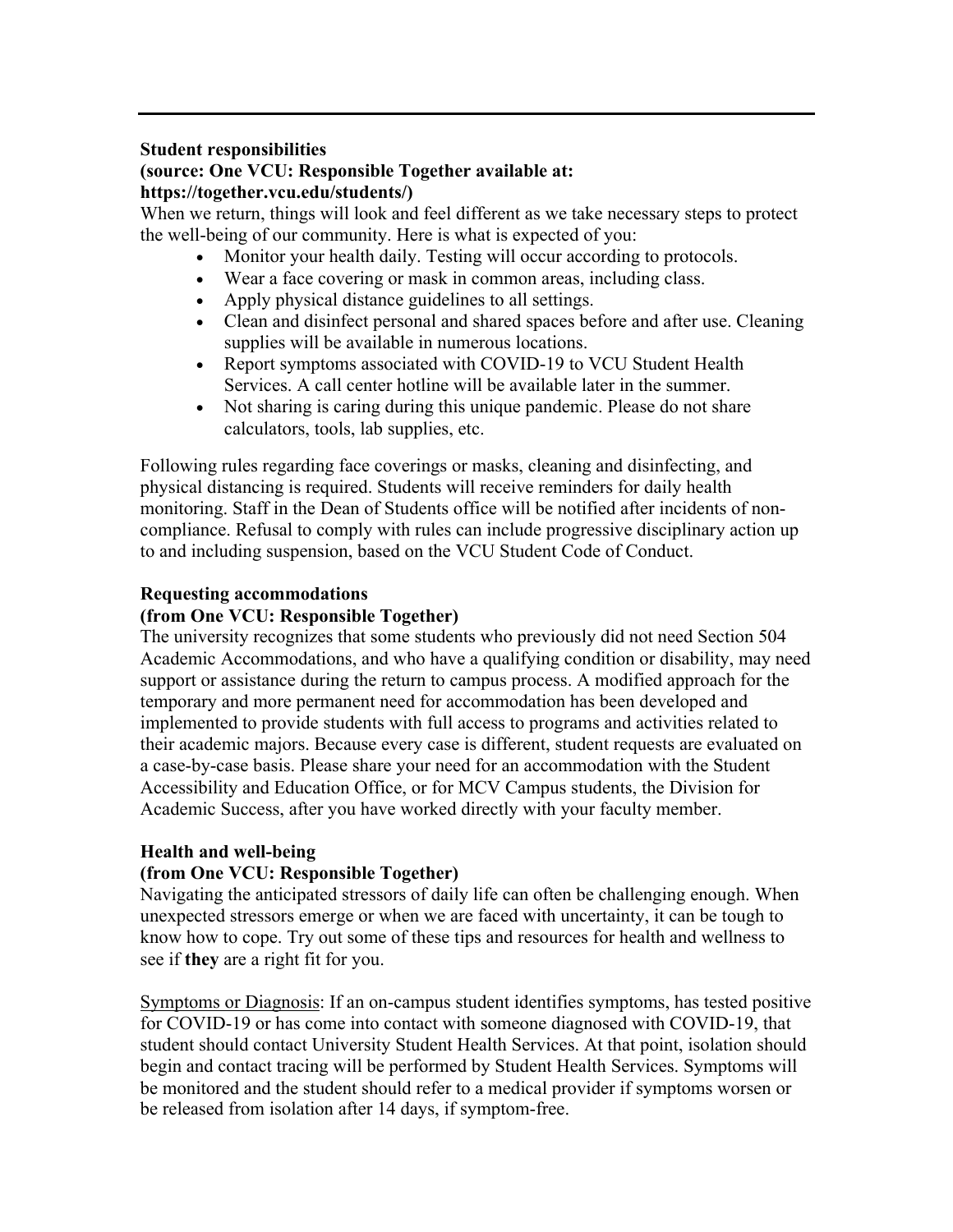# **Nondiscrimination policy**

## **(from One VCU: Responsible Together)**

VCU is committed to providing a safe, equitable and inclusive environment for all its employees, patients and students. Discrimination or discriminatory harassment is not only unlawful, it is harmful to the well-being of our university community. Our university's core values, specifically those related to diversity and inclusion, have withstood many difficult situations and trying times, and they will not falter now.

Reports of discrimination, bullying, harassment and/or stereotyping of persons of color or those impacted by COVID-19 or otherwise, will not be tolerated. Be assured that VCU will make every effort to address and prevent the occurrence of unlawful discrimination and, if necessary, take prompt and appropriate action to remedy and prevent its reoccurrence.

Every member of our community is asked to:

- Become familiar with the university's policies on Preventing and Responding to Discrimination and Duty to Report and Protection from Retaliation in the VCU Policy Library.
- Consult with Equity and Access Services or VCU Human Resources for additional guidance on how to file a report of discrimination.
- Contact the Office of Institutional Equity, Effectiveness and Success (IES) on how to address and maintain a culture of inclusion.
- Encourage individuals who may need an ADA accommodation for a known or newly acquired disability, to contact the ADA/504 Coordinator in ADA Services.
- Bookmark and share information on university or community agencies that offer support or services, such as VCU's Counseling Services or Ombudsperson.
- Explore training and educational opportunities on diversity and inclusion at IExcel Education and through the Office of Institutional Equity, Effectiveness and Success.
- Offer nonjudgmental support and empathy to those affected by current events and this health crisis.

I want you to know that I am grateful for your presence and input in our classrooms (whether in person or online). I appreciate and welcome you regardless of your immigration status, country of origin and/or citizenship, race, ethnicity, religious affiliation, gender/sex, gender identity, sexual orientation, age, or dis/ability. Thank you for enriching our world, sharing your vital experience, and contributing to the diversity that makes our intellectual community vibrant and evermore creative.

#### **Tips for Success:**

• When taking online and hybrid courses, your self-motivation and self-pacing are absolutely critical. For this course, you should plan to work about 7-9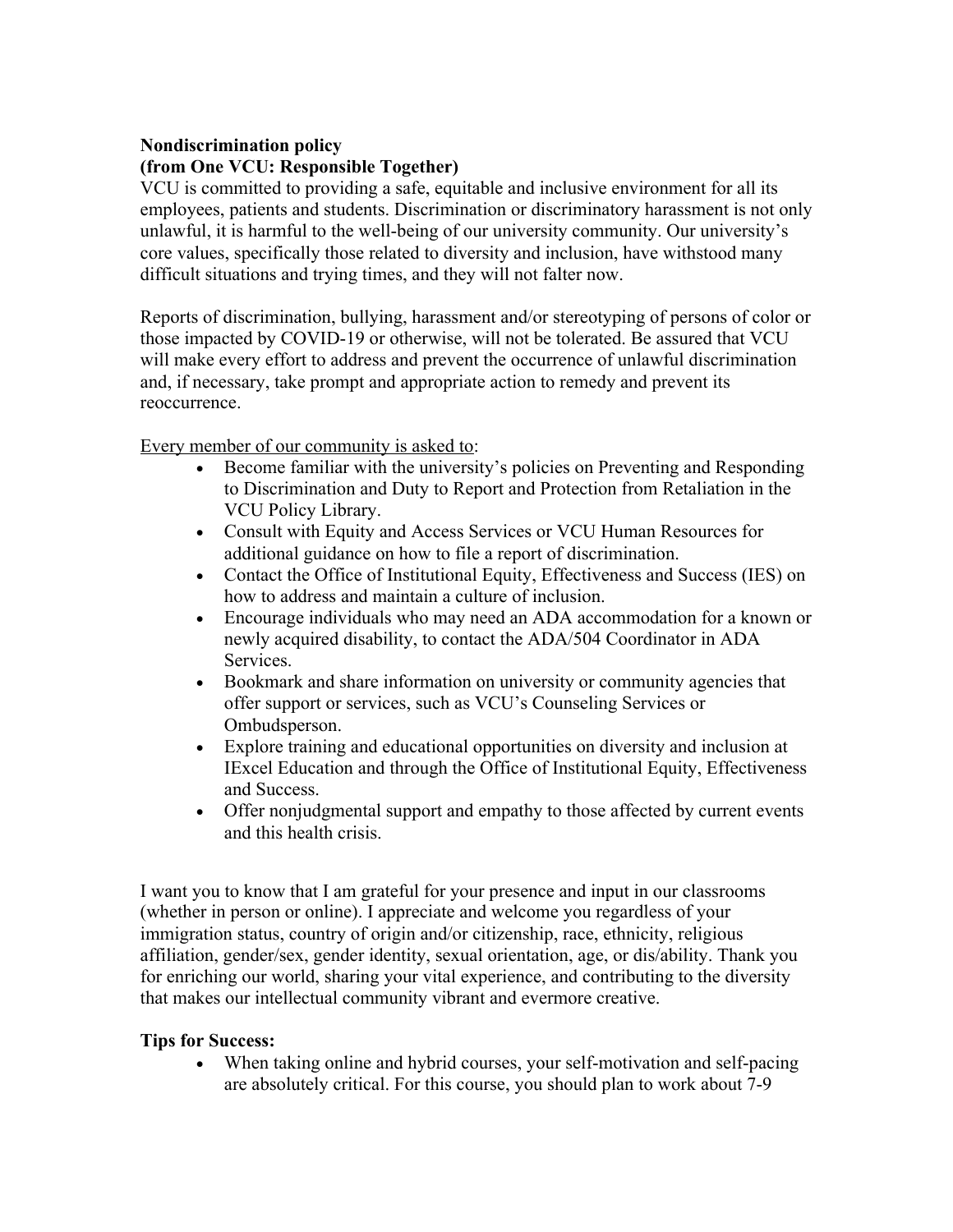hours per course module as we move through the materials. Be sure to plan your time accordingly.

- Make yourself a calendar with all of your due dates across ALL of your courses. Plan for when you will work on each one for completion in advance of the due dates.
- Make sure you note any "online" course that still have a required meeting time (such as a Google Meet or Zoom session).
- Avoid the common assumption that online courses are easier or should be easier. That is a MYTH!!
- Plan Ahead!! Study as you go instead of at the last minute!

# **Where to post questions**

Questions of general interest should first be posted to the discussion board (only if they have not already been answered) so that other students can benefit from the response or have an opportunity to respond to your question. Only questions of a private nature should be communicated to me through email. When sending a message to me, please allow a minimum of 24 hours for a response. Most of the time I will respond much faster, but sometimes meetings and other courses take over my schedule.

# **Netiquette Guidelines**

Netiquette is a set of rules for behaving properly online. Your instructor and fellow students wish to foster a safe online learning environment. All opinions and experiences, no matter how different or controversial they may be perceived, must be respected in the tolerant spirit of academic discourse. You are encouraged to comment, question, or critique an idea but you are not to attack an individual. Working as a community of learners, we can build a polite and respectful course community. The following netiquette tips will enhance the learning experience for everyone in the course:

- Do not dominate any discussion.
- Give other students the opportunity to join in the discussion.
- Do not use offensive language. Present ideas appropriately.
- Be cautious in using Internet language. For example, do not capitalize all letters since this suggests shouting.
- Popular emoticons such as  $\odot$  can be helpful to convey your tone but do not overdo or overuse them.
- Never make fun of someone's ability to read or write.
- Share tips with other students.
- Keep an "open-mind" and be willing to express even your academically informed opinion.
- Think and edit before you push the "Send" button.
- Do not hesitate to ask for feedback.
- Using humor is acceptable (adapted from UWSP)

# **Be Proactive in Communication with Instructor**

If you find that you have any trouble keeping up with assignments or other aspects of the course, make sure you let your instructor know as early as possible. As you will find, building rapport and effective relationships are key to becoming an effective professional.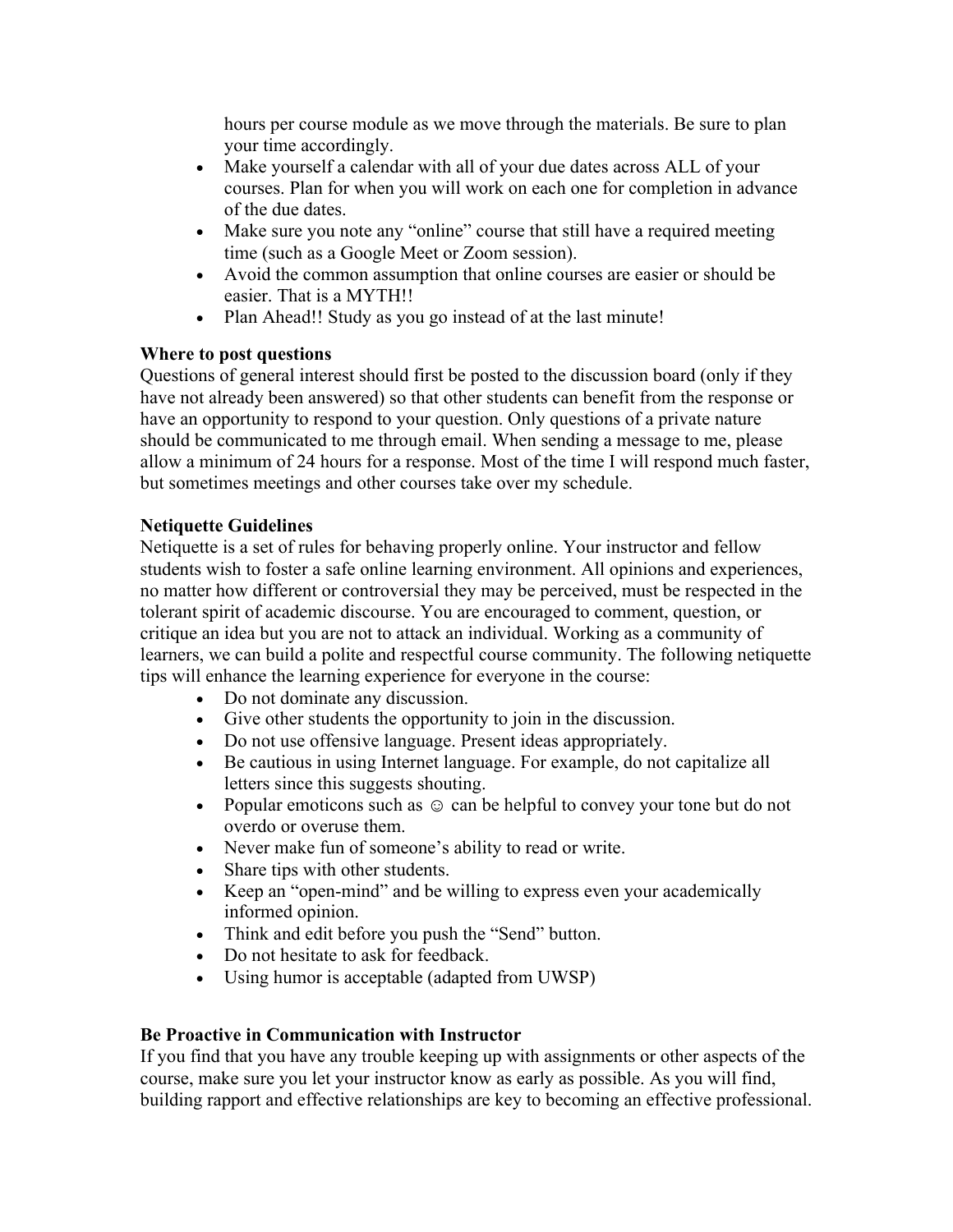Make sure that you are proactive in informing your instructor when difficulties arise during the semester so that we can help you find a solution. (adapted from UWSP)

# **Campus emergency information**

- Sign up to receive at alert.vcu.edu/signup/. It is essential to keep your information up-to-date within VCU Alert and to keep your permanent address and emergency contact information current in eServices.
- VCU uses a variety of communication methods to alert the campus community about emergency situations and safety threats. Learn more about types of alerts at alert.vcu.edu/know/typesofalerts.php
- Know the emergency phone number for the VCU Police (828-1234), and report suspicious activities and objects.

# **Class registration required for attendance**

Students may attend only those classes for which they have registered. Faculty may not add students to class rosters or Canvas. If students are attending a class for which they have not registered, they must stop attending.

# **Honor System: upholding academic integrity**

The VCU Honor System policy describes the responsibilities of students, faculty and administration in upholding academic integrity. According to this policy, "Members of the academic community are required to conduct themselves in accordance with the highest standards of academic honesty, ethics and integrity at all times." Students are expected to read the policy in full and learn about requirements here: https://conduct.students.vcu.edu/vcu-honor-system/

# **Important dates**

Important dates for the semester are listed in the VCU Academic Calendar: https://academiccalendars.vcu.edu/

# **Managing stress**

Students may experience situations or challenges that can interfere with learning and interpersonal functioning including stress, anxiety, depression, alcohol and/or other drug use, concern for a friend or family member, loss, sleep difficulties, feeling hopeless or relationship problems. There are numerous campus resources available to students including University Counseling Services (804-828-6200 MPC Campus, 804-828-3964 MCV Campus), University Student Health Services (MPC 804 828-8828, MCV Campus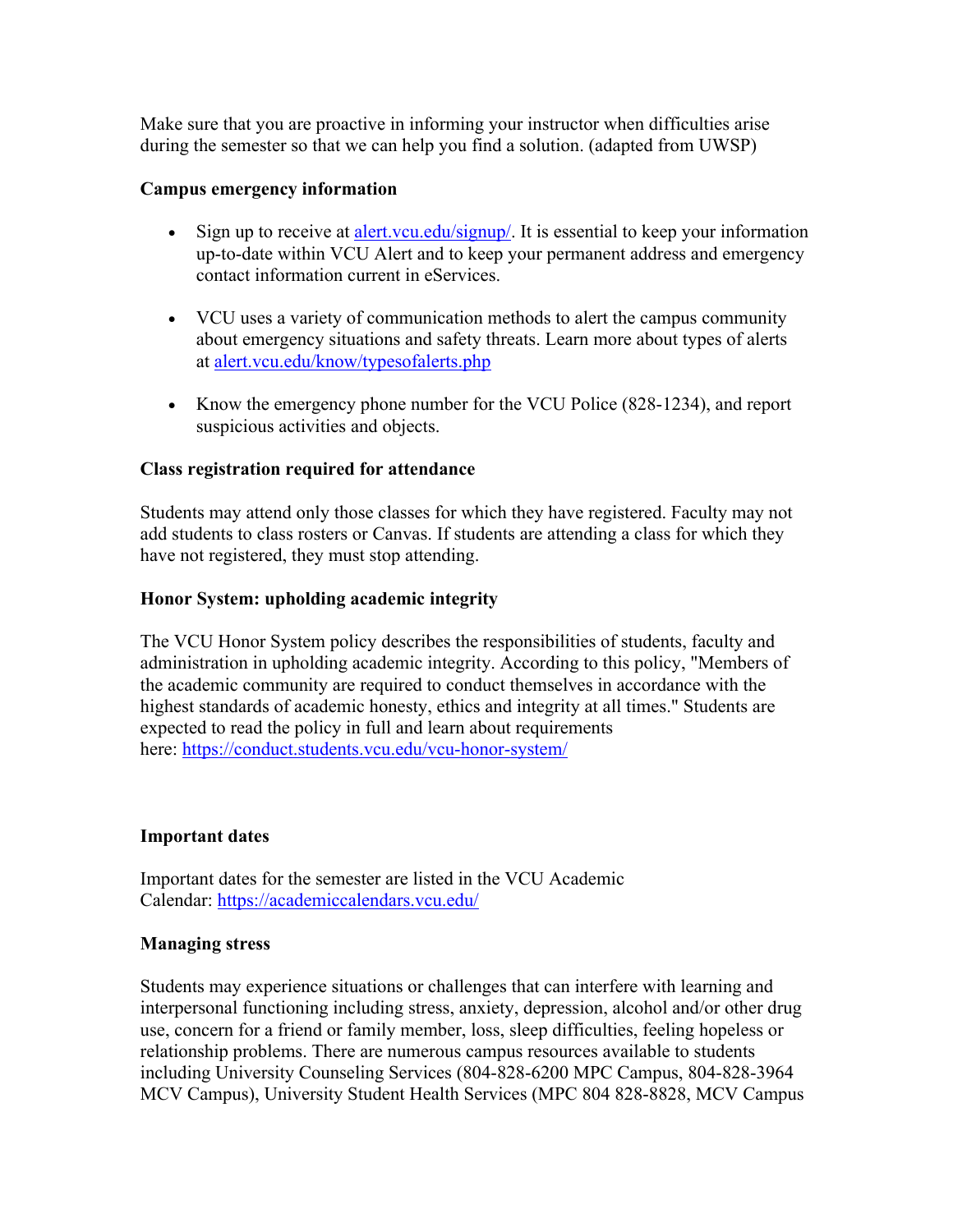804 828-9220) and the Wellness Resource Center (804-828-9355). 24 hour emergency mental health support is available by calling 828-1234 and asking to speak to the on-call therapist or utilizing the National Suicide Prevention Lifeline (1-800-784-2433).

# **Mandatory responsibility of faculty members to report incidents of sexual misconduct**

All employees, including faculty, department chairs and deans, are required to report any incidents of sexual assault, sexual exploitation and partner or relationship violence to the university's Title IX Coordinator.

Confidential offices which can provide support at VCU are: University Counseling Services (804) 828-6200

For more information about Title IX, please visit please visit https://equity.vcu.edu/.

# **Military short-term training or deployment**

If military students receive orders for short-term training or for deployment/mobilization, they should inform and present their orders to Military Student Services and to their professor(s). For further information on policies and procedures contact Military Student Services at 828-5993 or access the corresponding policies.

# **Student email standard**

Email is considered an official method for communication at VCU. Students are expected to check their official VCU email on a frequent and consistent basis (the university recommends daily) in order to remain informed of university-related communications. Students are responsible for the consequences of not reading, in a timely fashion, university-related communications sent to their official VCU student email account. Mail sent to the VCU email address may include notification of university-related actions, including disciplinary action. Students must read this standard in its entirety at https://ts.vcu.edu/media/technology-services/content-assets/university-resources/tsgroups/information-security/StudentEmailStandard.pdf

#### **Student financial responsibility**

Students assume the responsibility of full payment of tuition and fees generated from their registration, all charges for housing and dining services and other applicable miscellaneous charges. Students are ultimately responsible for any unpaid balance on their account as a result of the University Financial Aid Office or their third party sponsor canceling or reducing their award(s).

#### **Students representing the university – excused absences**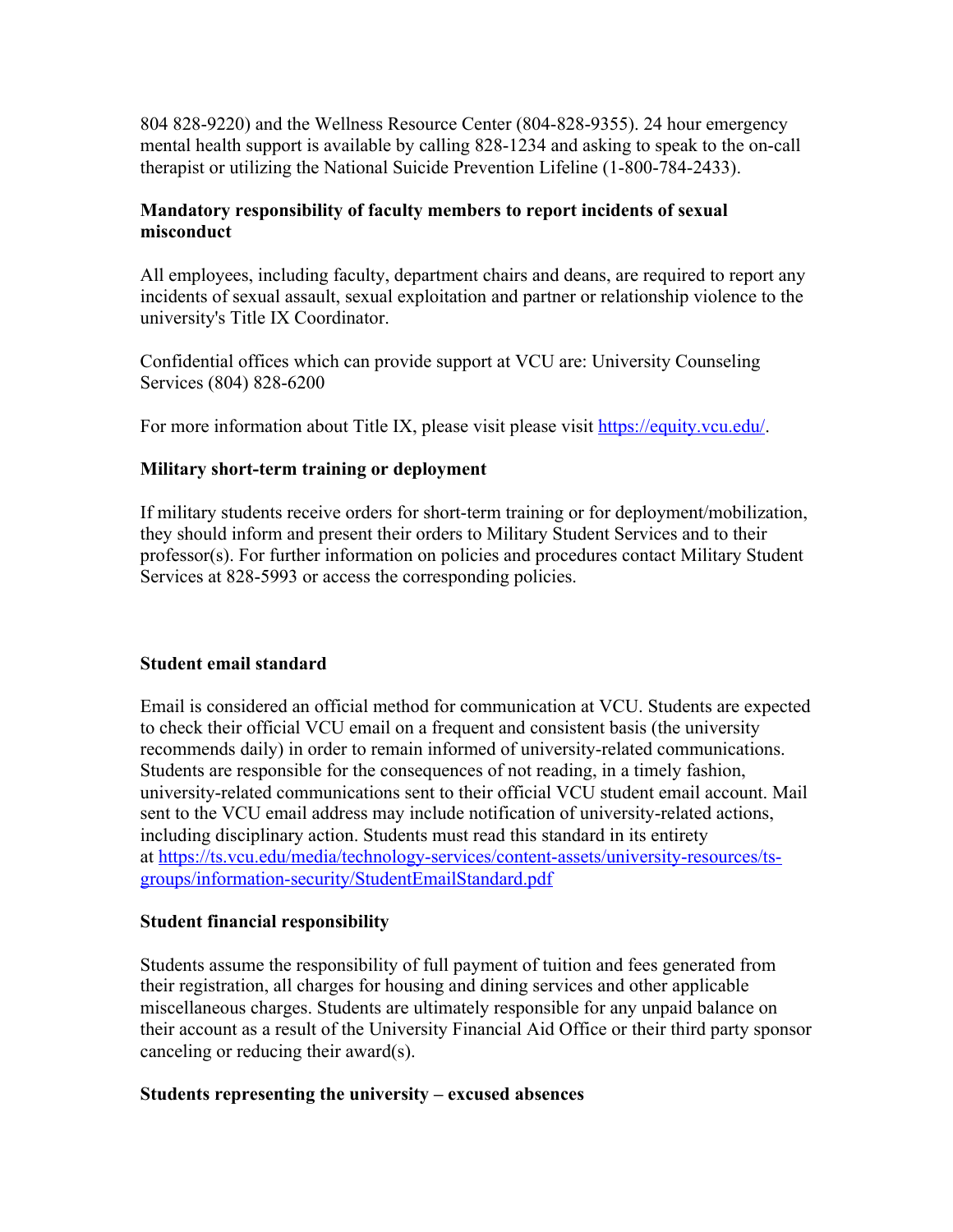Students who represent the university (athletes and others) do not choose their schedules. All student athletes should provide their schedules to their instructors at the beginning of the semester. The Intercollegiate Athletic Council strongly encourages faculty to treat missed classes or exams (because of a scheduling conflict) as excused absences and urges faculty to work with the students to make up the work or exam.

#### **Students with disabilities**

Section 504 of the Rehabilitation Act of 1973 and the Americans with Disabilities Act of 1990, as amended, require that VCU provide "academic adjustments" or "reasonable accommodations" to any student who has a physical or mental impairment that substantially limits a major life activity. To receive accommodations, students must register with the Office of Student Accessibility and Educational Opportunity on the Monroe Park Campus (828-2253) or the Division for Academic Success on the MCV campus (828-9782). Please also visit the Student Accessibility and Educational Opportunity website via https://saeo.vcu.edu/ and/or the Division for Academic Success website via https://das.vcu.edu/ for additional information.

Once students have completed the registration process, they should schedule a meeting with their instructor (s) and provide their instructor (s) with an official accommodation letter. Students should follow this procedure for all courses in the academic semester.

# **Withdrawal from classes**

Before withdrawing from classes, students should consult their instructor as well as other appropriate university offices. Withdrawing from classes may negatively impact a student's financial aid award and his or her semester charges. To discuss financial aid and the student bill, visit the Student Services Center at 1015 Floyd Avenue (Harris Hall) and/or contact your financial aid counselor regarding the impact on your financial aid.

#### **Faculty communication about students**

VCU instructional faculty, administrators and staff maintain confidentiality of student records and disclose information in accordance with the Family Educational Rights and Privacy Act (FERPA). This means that VCU officials may disclose student record information without the consent of the student in certain situations. To support university operations, for example, VCU officials share information about students with other educational officials as necessary to perform their job duties. FERPA permits this disclosure to school officials who have a legitimate educational interest in the student information. In addition, VCU officials have obligations to report information shared by a student depending on the content of that information, for example, in compliance with VCU's policy on the duty to report. Unless FERPA permits a certain disclosure, VCU generally requires consent from a student to disclose information from their education